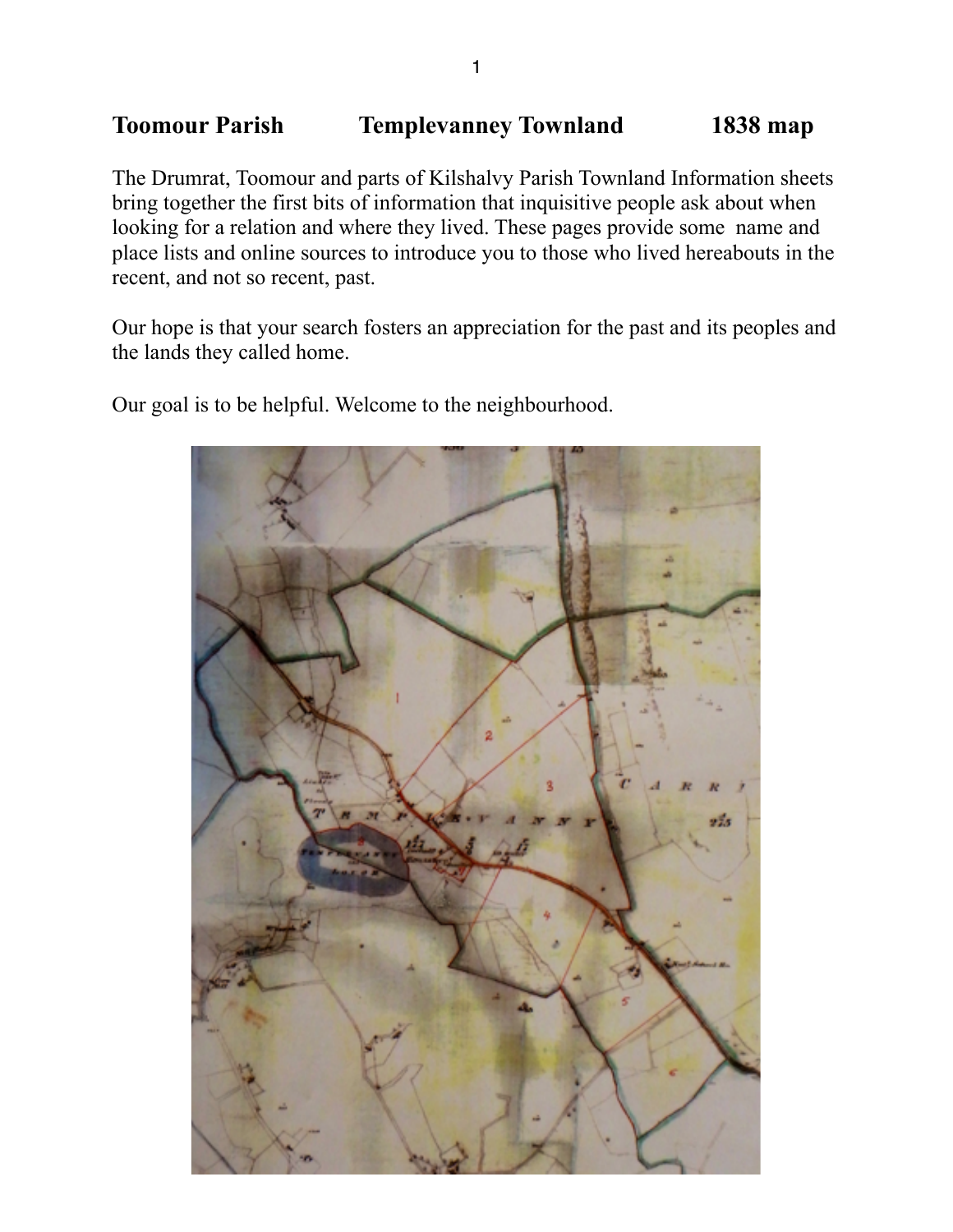The red numbers in the map note the specific Griffith's Valuation (GV) fields/parcels of land. See the GV list for this town land below to match with tenants and owners holding these fields in 1857.

Lands boundaries have been redone since over the years, and of course land has changed hands. Information from the Land and Tenant Rate books at the Valuation Office will be a good source for more information about the people living on and working the land after this 1857 information. See the section below re Valuations.

We begin with the Down Survey of Ireland and other descriptive information about the townland below to get our bearings. Some sheets may contain estate records we were able to locate to give names of tenants early in the 1800s. We move on to the Tithe Applotment listings which tell us the heads of families in the town land in 1833. The Census records of 1901 and 1911 tell us who was in the houses in the townland on Census night. By visiting and searching other web sites, URL addresses provided, you may be able to track people via church records and civil records of births, marriages and deaths. Hint: The more information you have before searching, the better.

### **The Down Survey of Ireland**

Taken in the years 1656-1658, the Down Survey of Ireland is the first ever detailed land survey on a national scale anywhere in the world. The survey sought to measure all the land to be forfeited by the Catholic Irish in order to facilitate its redistribution to Merchant Adventurers and English soldiers. For more information and to view the maps, go to <http://downsurvey.tcd.ie/index.html>and explore the site.

**Townland of TEMPLEVANNY Down Survey Name:** Tawnlaghtnacloghfen 1641 Owner(s): [Land, Church \(Protestant\)](http://downsurvey.tcd.ie/landowners.php#l1=Land,%20Church) **1670 Owner(s):** [Land, Church \(Protestant\)](http://downsurvey.tcd.ie/landowners.php#l4=Land,%20Church) **County:** Sligo **Barony:** Corran **Parish:** Tumocoer **Profitable land:** 180 plantation acres **1659 Census Total:** 68 **English:** 68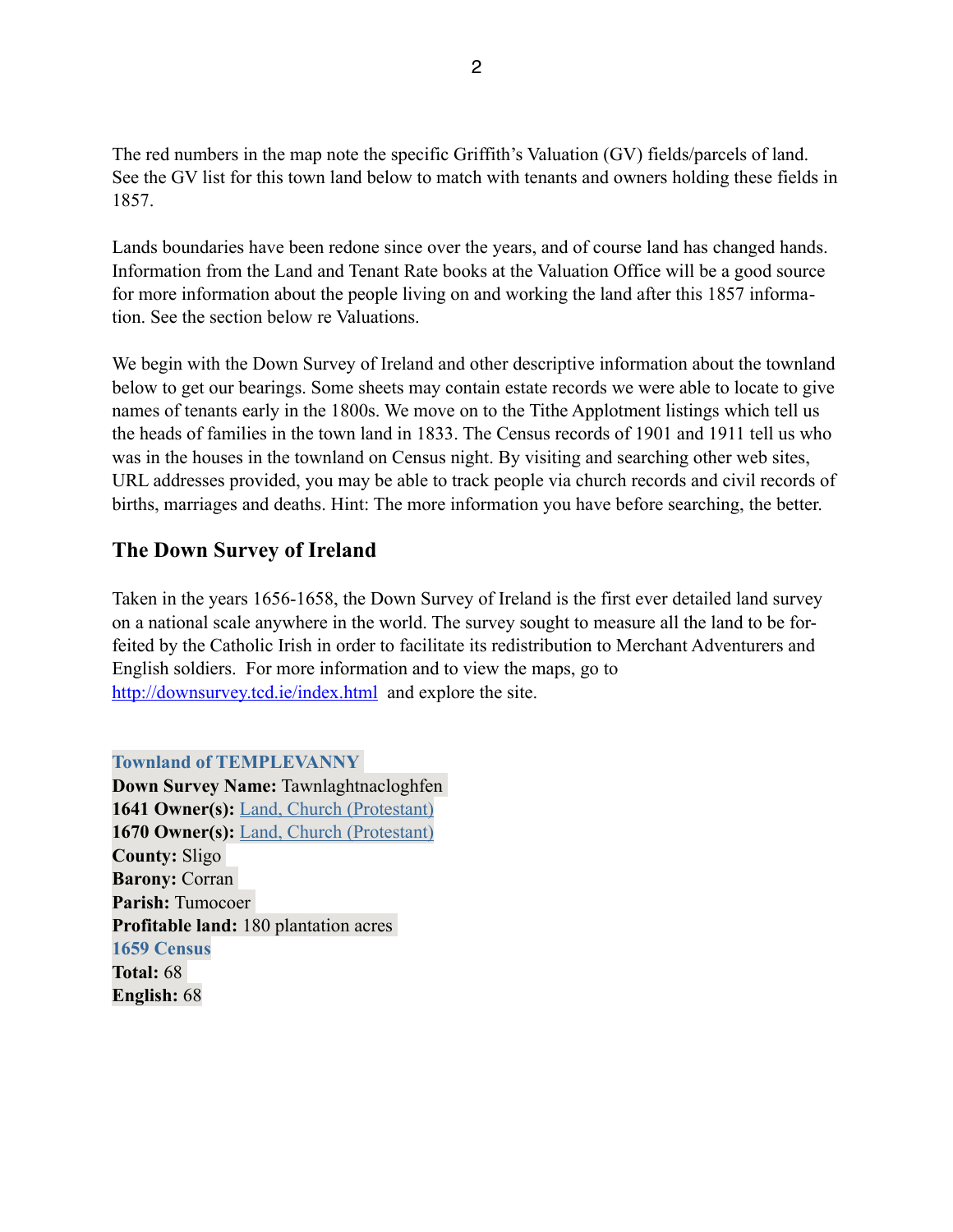### **The Ordnance Survey Name Book John O'Donovan 1836**

John O'Donovan (1806-1861) led the Ordnance Survey project collecting information about the topography of Ireland. The work was carried out by sundry surveyors visiting every parish in Ireland. O'Donovan wrote the place name reports based on the data the surveyors collected.

For more information: http://www.askaboutireland.ie/reading-room/history-heritage/irish-genealogy/what-is-griffiths-valuati/

**Templevany.** Teampull a mhanaigh, church of the monks; Temple-a-vanny, in English. (Temple a vanny was a monk house belonging to the Abbey of Boyle; they had this estate on a grant from Lord Lorton's ancestors (King). It was called Dutaig na manach. Sometimes called "Teumple a waunny" signifying "Blessed Church."

Situated in the centre of the parish on the N. and S. sides of the road from Ballymote to Ballinafad, about two miles N.W. of the latter place. It is bounded on the N. by Tully; on the E. by Carricknauness; on the S. by Brougher, and on the W. by Carrowcrory, Templevanny Lough and Carrowreagh.

This townland contains 178 acres, of which 162 are cultivated and 5 uncultivated rough pasture, 7 of bog and 4 of water. The proprietor, Lord Kingstown, has it leased for three lives to the tenantry, at 56 pound per annum for the whole townland. County Cess amounts to 6 pound 17s 6d per annum. The soil is light and stoney intermixed with limestone rock, which is burned and used as manure. The general produce is oats, flax and potatoes. There are several middling farmhouses in different parts of the townland and a school on the E. boundary called Templevanny National School, although the house is in the townland of Carricknauness.

### **Townland Place Names**

Templevanny / Teampall an Mhanaigh (178—40)

 Templeavany, *CPR* 126a (1608), Templevany, Cen., *HMR* 31, 43, 46, 75, 85, Templevan, *HD*; Templevaney, *Co. Map/OSNB*, Templevany, *Old Tithe Bk/OSNB*, Templevanny, *Map of Kingston Estate 1775/OSNB*, Taumple a wauny, signifying 'blessed church,' *Rev. Garrett/OSNB,*  'a monk house belonging to Abbey of Boyle,' *OSNB*

This information from **"The Placenames of Corran,"** by Nollaig O Muraile, given in a lecture at the 2008 Ballymote Heritage Weekend.

**Sources cited: Tax.**: Ecclesiastical Taxation, 1306; **F:** Fiants of Tudor Sovereigns (searched selectively); **CPR:** Calendar of Patent Rolls of James I; **Str:** Strafford's Inquisition, 1635 (from Wood-Martin's *Sligo*); **DS:** Down Survey, c 1655 (most citations taken from OSNB); **Cen.:** 'Census' of Ireland, c. 1659; **HMR:** Hearth Money Roll for Co. Sligo, 1665 (ed. MacLysaght);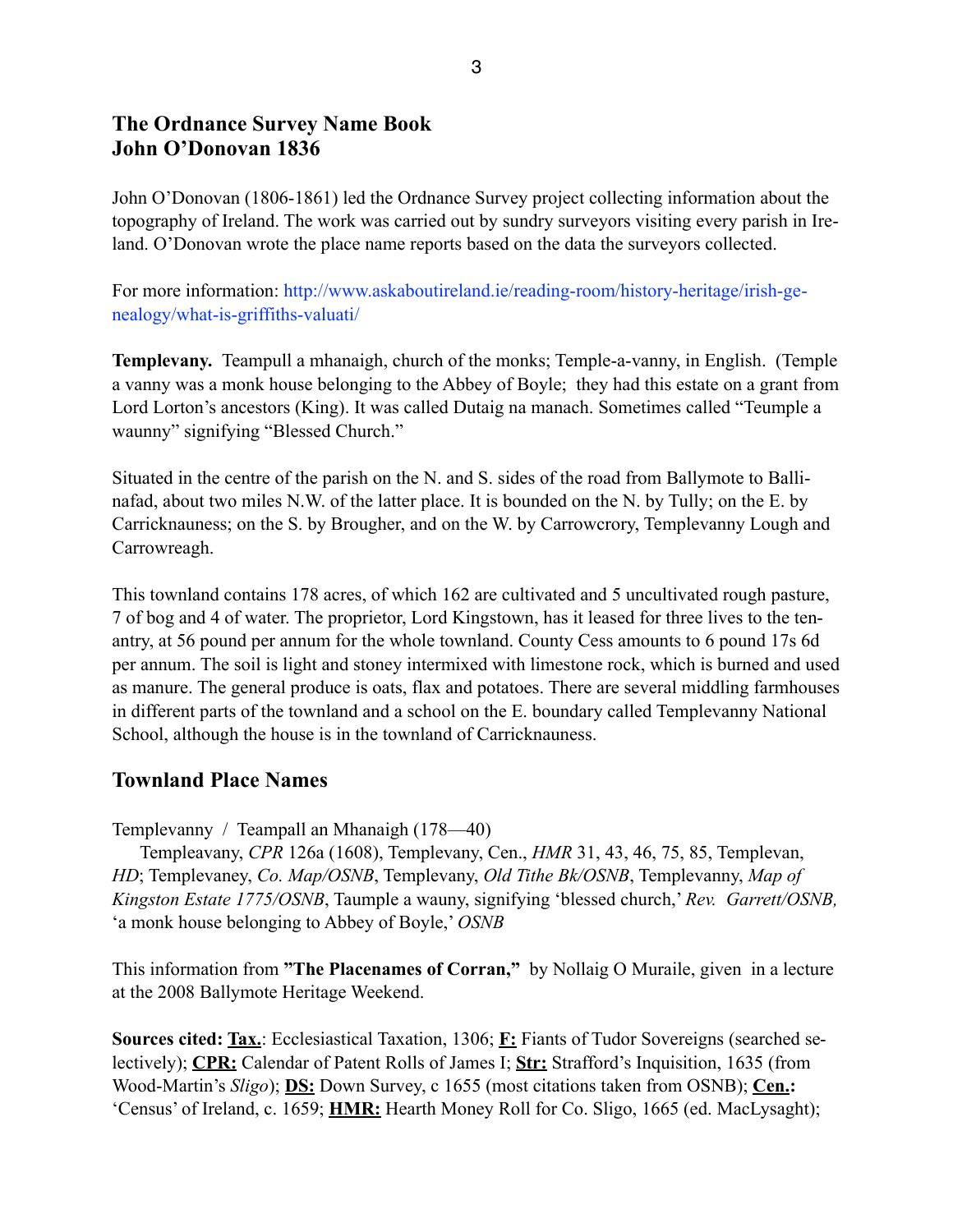**HD:** Hiberniae Delineatio (al. Petty's Atlas), publ. 1685 (but engraved c 1663); **OSBN**: Ordnance Survey Parish Namebooks, 1837 (consulted - especially for evidence of Irish forms collected from native speakers of the language).

#### **Population, landowners and tenants**

#### **Population figures for this townland 1841-1901**

|     |    |    | 1841 1851 1861 1871 1881 |    | 1901 |
|-----|----|----|--------------------------|----|------|
| 166 | 37 | 61 | 53                       | 64 |      |

### **SLIGO TITHE APPLOTMENT BOOK Parish listings**

Below are the names of heads of families in the Toomour and Drumbeat parishes in 1833-4.

The Tithe Applotment Books are records compiled between 1823 and 1837 to determine the amount which occupiers of agricultural holdings over one acre should pay in tithes to the Church of Ireland. We recommend a visit to the sites below for more information.

<http://titheapplotmentbooks.nationalarchives.ie/search/tab/home.jsp> <http://titheapplotmentbooks.nationalarchives.ie/search/tab/about.jsp> <http://titheapplotmentbooks.nationalarchives.ie/search/tab/aboutmore.jsp>

*The following names are taken from photocopies of the old records. We found that the online transcripts of this area of the parish/townlands at the time included names of smaller townlands whose names are no longer used. Some are listed in Griffith's and some in the Kings House estate. We shall correct the lists if needed upon further inspection of the records et cetera. Contact us if you spot a mistake.* 

*The overall are/townland is noted as Templevanny, but the minor TL name is Tully. We list what is listed in the column named 'townland.'*

| Occupier            | Townland                                                           |
|---------------------|--------------------------------------------------------------------|
| Owen Drury          | Templevanny                                                        |
| Dom Crofton         | Tully in 'Kin Har' [sic]                                           |
| Andy Scanlon        | noted inscription in column: change of owner Patrick Conry in K.H. |
| Dom Costello        | Tully                                                              |
| <b>Bart Conroy</b>  | Tully                                                              |
| William Cullen      | Note in column: William Cullen farming exactly same acreage in     |
|                     | Tully in King Harmon<br>Tully                                      |
| Hannon P. Donohue & |                                                                    |
| John Donohue        | Tully                                                              |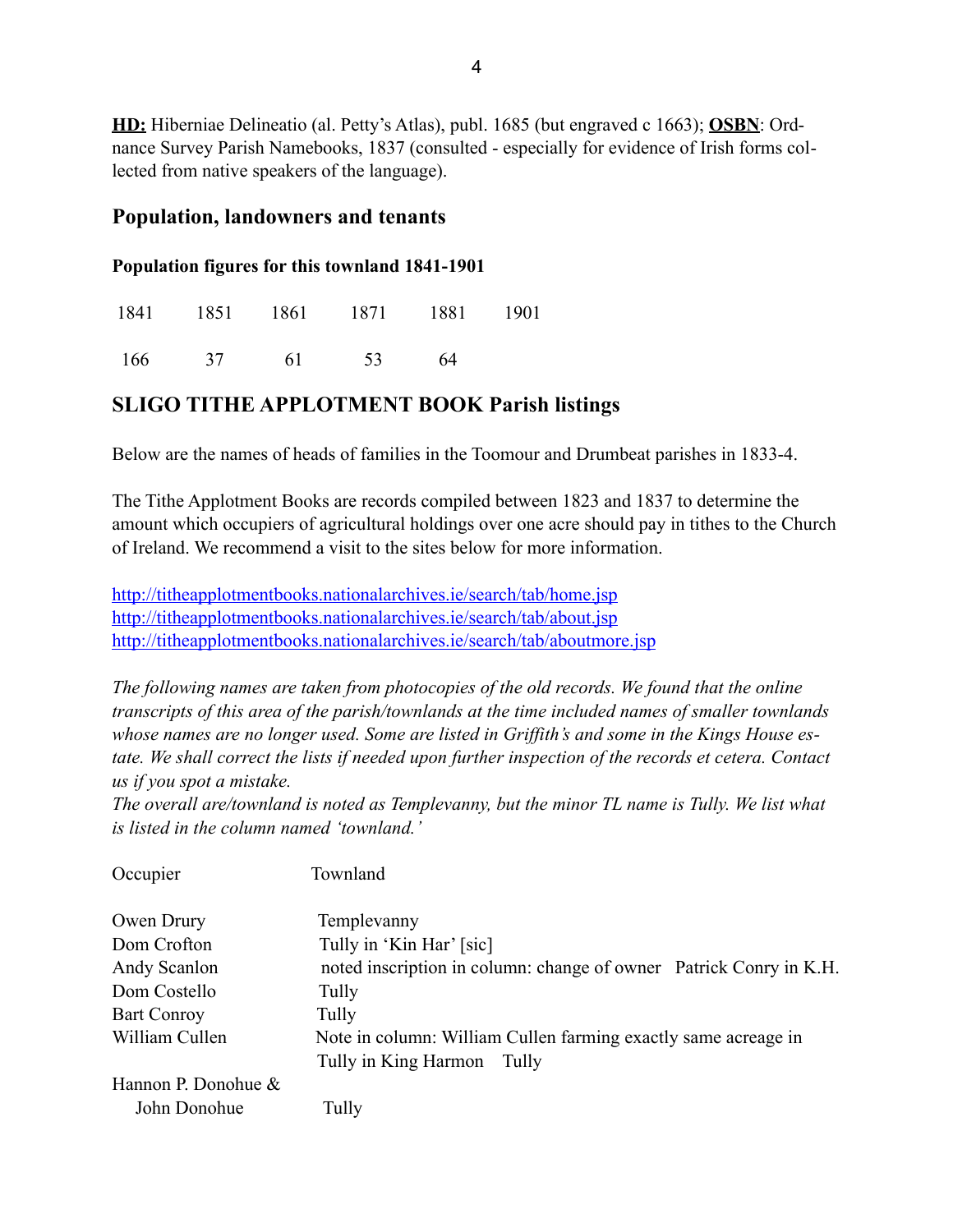| Oen Drury              |                                               |
|------------------------|-----------------------------------------------|
| J. Scanlon             | Note in column: House division exact          |
| Mick Horan             |                                               |
| Ed Scanlon             | Note in column: House division exact          |
| Peter Conroy &         |                                               |
| Hugh Scanlon           | Note in column: House division exact          |
| Andy Scanlon           | Templevanny continued House Division<br>Tully |
| Widow Hannah           | Maurice & Peter                               |
| Pat & W Hannan         |                                               |
| Mr. Hanly [Howly?] sic | Tully                                         |
| James Henry            | Note in column: "Granpys?] King Harmon        |
| Hubert Henry           | Mullagharreva                                 |

More information may be found at the National Archives Genealogy Website. Access the Census [Records for 1901 and 1911 and many other informative sites at http://www.genealogy.nation](http://www.genealogy.nationalarchives.ie)alarchives.ie

### **Parish Online Resources**

Diocese of Achonry | County of Sligo Variant forms of parish name: Keash [includes townlands] in Drumrat and Toomour]

This website contains images from the National Library of Ireland's collection of Catholic parish register microfilms. The registers contain records of baptisms and marriages from the majority of Catholic parishes in Ireland and Northern Ireland up to 1880. Go to<http://registers.nli.ie/about> These are incomplete but you may be surprised!

[Other online resources for other denominations may be found at https://www.familysearch.org/](https://www.familysearch.org/wiki/en/County_Sligo,_Ireland_Genealogy#Church_Records) wiki/en/County\_Sligo, Ireland\_Genealogy#Church\_Records

### **Griffith's Valuation 1857**

County of Sligo, Barony of Corran, Union of Boyle

Griffith's Valuation is the name given to the Primary Valuation of Ireland, a property tax survey carried out in the mid-nineteenth century. The survey involved the detailed valuation of every taxable piece of property and published county-by-county between 1847 and 1864.

The information with tenant and owner names for this town land is below. You can see the rest by going to the page on the GV site.

#### Explore Griffith's Valuation online at these sites: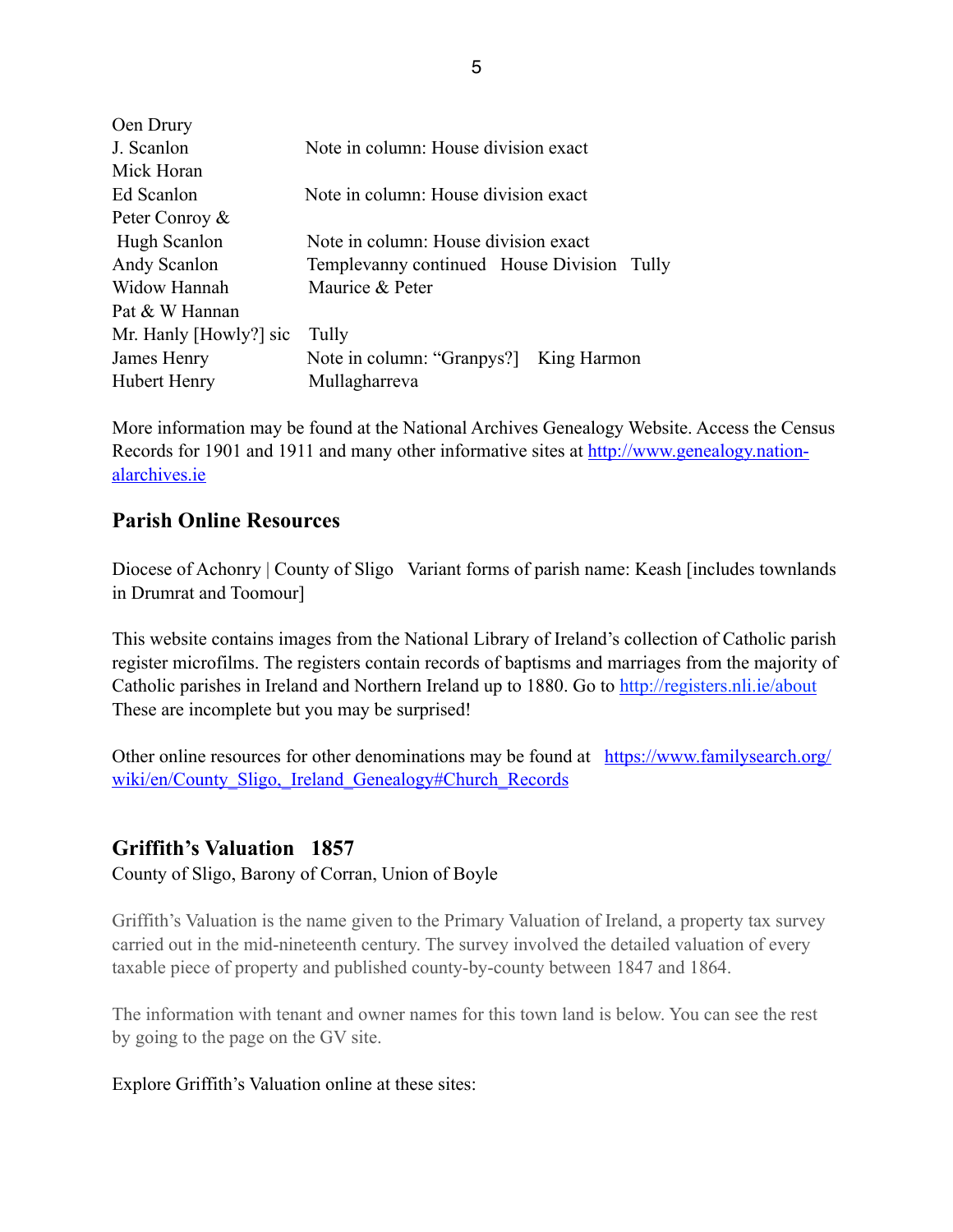<http://www.askaboutireland.ie/griffith-valuation/index.xml>

<http://www.askaboutireland.ie/reading-room/history-heritage/irish-genealogy/>

[http://www.askaboutireland.ie/reading-room/history-heritage/irish-genealogy/what-is-griffiths](http://www.askaboutireland.ie/reading-room/history-heritage/irish-genealogy/what-is-griffiths-valuati/)valuati/

Looking for more about properties? See the Valuation's Office web site at http://www.valoff.ie/en/Archives Genealogy Public Office/

Follow the links. Some material is online, other information is digitized at their office to view.

**Templevanny TL** Page 57 (*Ord. S.* 40)

|              |     | Tenant                            | Owner                   | Holding<br>Land, house, offices or land |
|--------------|-----|-----------------------------------|-------------------------|-----------------------------------------|
| $\mathbf{1}$ | a { | Margaret Gorman &<br>Henry Gorman | Viscount Lorton         | Land and herd's house                   |
|              | b   | Catherine Conry                   | Margaret & Henry Gorman | House                                   |
| 2            | a   | Patrick Walsh                     | Viscount Lorton         | Land, house, and offices                |
| 3            | a   | James Soden                       | Same                    | Land and House                          |
| 4            | a   | Michael Walsh                     | Same                    | Land, house and offices                 |
| 5            | a   | Patrick Mullany                   | Same                    | Land, house and offices                 |
| 6            | a   | Thomas Walsh                      | Same                    | Land, house and offices                 |
| 7            |     | (See exemptions)                  |                         | Graveyard                               |
| 8            |     |                                   |                         | Water of Templevanney Lough             |

### **Census of Ireland**

Census pages may be accessed through The National Archives of Ireland.

This is the home page: <http://www.census.nationalarchives.ie>

We recommend reading the information available to become familiar with the records. We only provide names, ages and the briefest of other information. The Census pages has more about individuals and families and their houses and land.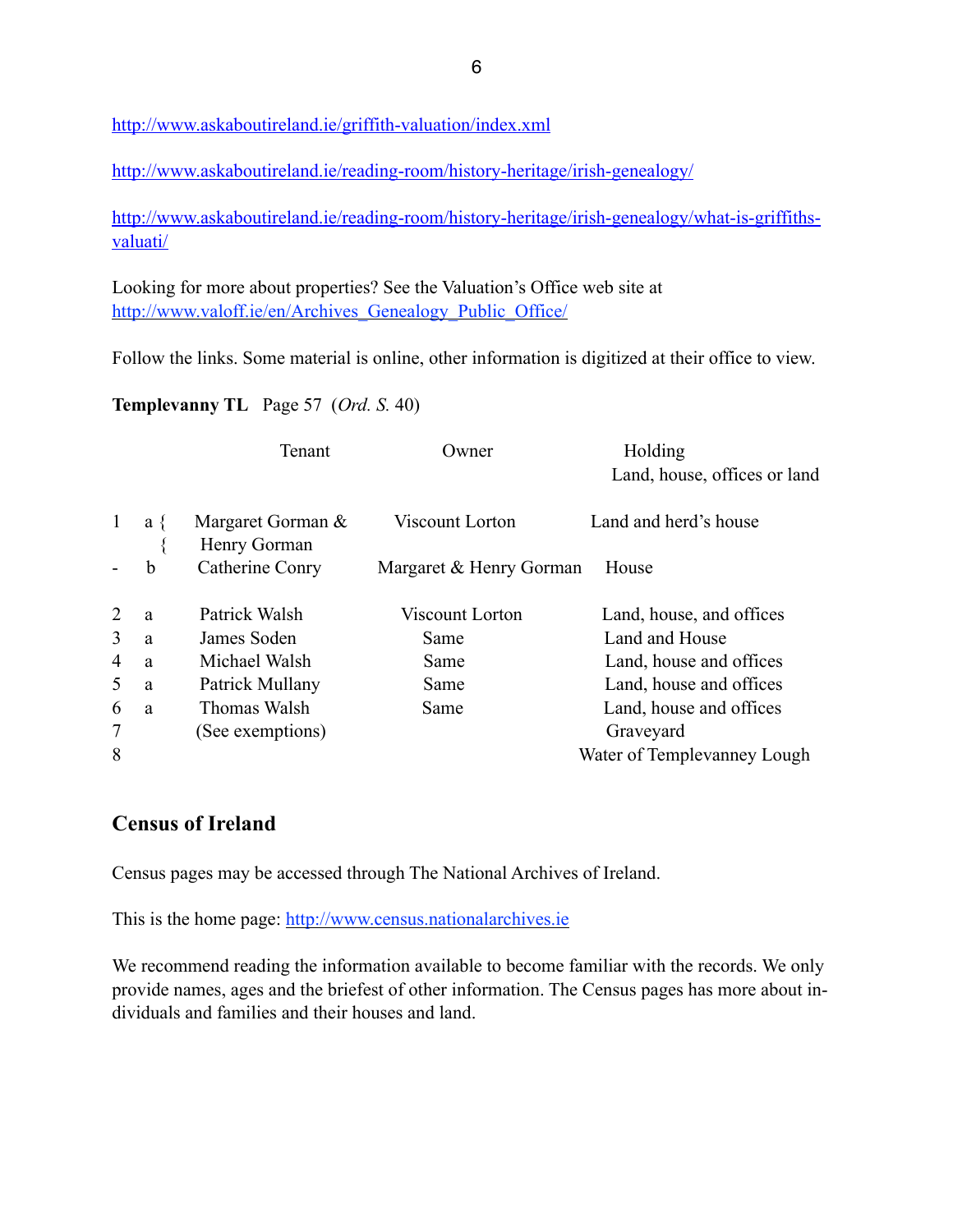## **Ireland Census 1901 Co. Sligo Templevanny TL, Toomour Parish, Templevanny DED, Boyle Poor Law Union**

Occupants and houses (private dwellings/buildings). Ages as given in Census.

**House 1** Stone Thatch 3 rooms 3 Outbuildings Landholder is James Soden.

|                 | Soden James 68 Head of family Farmer   |
|-----------------|----------------------------------------|
| Bridget 60 Wife |                                        |
|                 | James 27 Son All siblings not married. |
|                 | Anne 24 Daughter                       |
| John 22 Son     |                                        |
|                 | Kate 17 Daughter                       |

**House 2** Stone Slate 2 rooms 3 Outbuildings Landholder is Michael Walsh.

| Walsh Michael 80 Head of family Farmer |  |                            |                  |
|----------------------------------------|--|----------------------------|------------------|
| Mary 62 Wife                           |  |                            |                  |
| Michael 25 Son                         |  |                            | All not married. |
|                                        |  | Mary 38 Daughter           |                  |
|                                        |  | Thomas 14 Grandson Scholar |                  |
|                                        |  | Michael 12 Grandson        | 66               |

**House 3** Stone Thatch 1 room 1 Outbuilding Landowner is Bessy Morrisroe.

- Mullanny Margaret 70 Head of family Agricultural Labourer Widow Maggy 28 Daughter " Not married
- **House 4** Stone Thatch 1 room 3 outbuilding Landholder is John Walsh.

Walsh John 42 Head of family Farmer Mary 40 Wife Mary 10 Daughter 'Going to school' None married John 6 Son " Bridget 4 Daughter Annie 2 Daughter Maggy 1 Daughter

**House 5** Stone Thatch 2 rooms 1 Outbuilding Landholder is Richard Gorman.

|  |                                    | Nangle Thomas 50 Head of family Agricultural Labourer Not married |          |
|--|------------------------------------|-------------------------------------------------------------------|----------|
|  |                                    | Mary 70 relationship not stated Ag Labourer                       | <b>"</b> |
|  | Drury Catherine 28 Relative Farmer |                                                                   |          |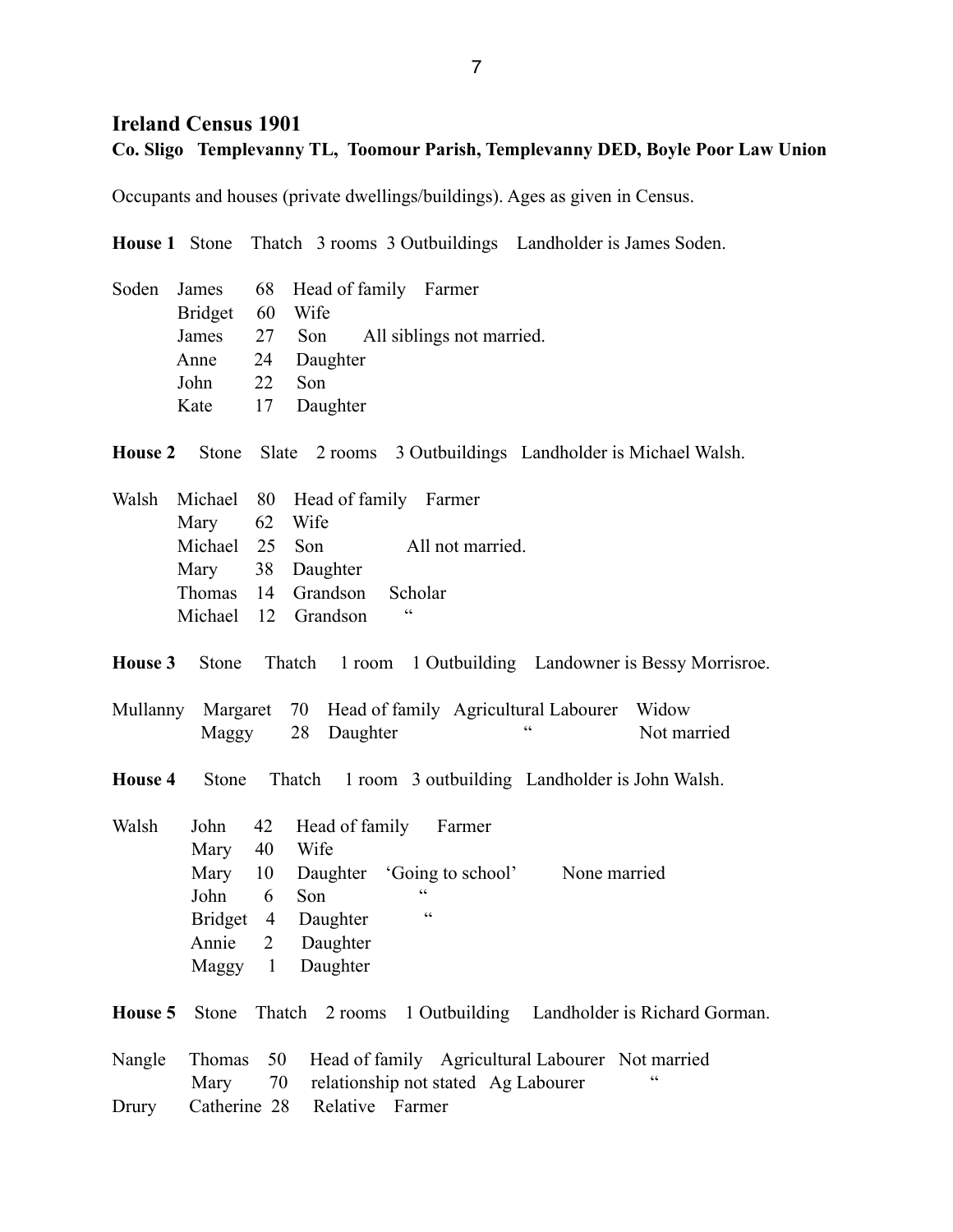| Walsh   | <b>Thomas</b>     | 100    | Head of family Farmer                |                                                   | Widower                                                    |
|---------|-------------------|--------|--------------------------------------|---------------------------------------------------|------------------------------------------------------------|
|         | Pat               | 60     | Son                                  | Farmer                                            | Married                                                    |
|         | Anne              | 50     | Daughter-in-law Farmer               |                                                   | Married                                                    |
|         | Bee               | 14     | Granddaughter Scholar                |                                                   | Not married                                                |
| House 7 | Stone             | Thatch |                                      |                                                   | 2 rooms 1 Outbuilding Landholder is Richard Gorman.        |
| Gorman  | Thomas            | 67     |                                      |                                                   | Head of family Agricultural Labourer Widower               |
|         | James             | 28     | Son                                  |                                                   | Not married                                                |
|         | Maggie            | 23     | Daughter                             | $\boldsymbol{\varsigma}$ $\boldsymbol{\varsigma}$ | $\epsilon$                                                 |
| House 8 | <b>Stone</b>      |        |                                      |                                                   | Thatch 1 room 1 Outbuilding Landholder is Richard Gorman.  |
| Golden  | Pat               | 27     | Head of family Agricultural Labourer |                                                   |                                                            |
|         | Winnie 25         |        | Wife                                 |                                                   |                                                            |
|         | Mary 1            |        | Daughter                             |                                                   |                                                            |
| House 9 | Stone             |        |                                      |                                                   | Slate 3 rooms 8 Outbuildings Landholder is Richard Gorman. |
| Gorman  | Richard           | 57     | Head of family Farmer Not married    |                                                   |                                                            |
| Healy   | Domnick           | 28     | Servant                              | Farm Servant                                      |                                                            |
|         | Gallagher Bridget | 29     | $\zeta$ $\zeta$                      | General Servant                                   |                                                            |
| Langen  | Mary              | 27     | $\zeta\,\zeta$                       | $\subset$                                         |                                                            |

**House 6** Stone Thatch 2 rooms 3 Outbuildings Landholder is Thomas Walsh.

#### **Ireland Census 1911**

**Co. Sligo Templevanny TL, Toomour Parish, Templevanny DED, Boyle Poor Law Union**

Occupants and houses (private dwellings/buildings). Ages as given in Census.

|           |                            |                        |               | <b>House 1</b> Stone Thatch 3 rooms 2 Outbuildings            |                                                                 |
|-----------|----------------------------|------------------------|---------------|---------------------------------------------------------------|-----------------------------------------------------------------|
| Walsh     | Pat<br>Anne<br>Bee Jane 24 | 75                     | Daughter      | Head of family Farmer<br>Single                               | 70 Wife Married 25 years w 1 child born live and 1 still living |
|           |                            |                        |               | <b>House 2</b> Stone Slate 2 rooms 3 Outbuildings             |                                                                 |
| Morrisroe | Lizzie<br><b>Bridget</b>   | 38<br>Michael 23<br>21 | <b>Sister</b> | Head of family Farmer Single<br>Brother Agricultural Labourer | Single<br>Single                                                |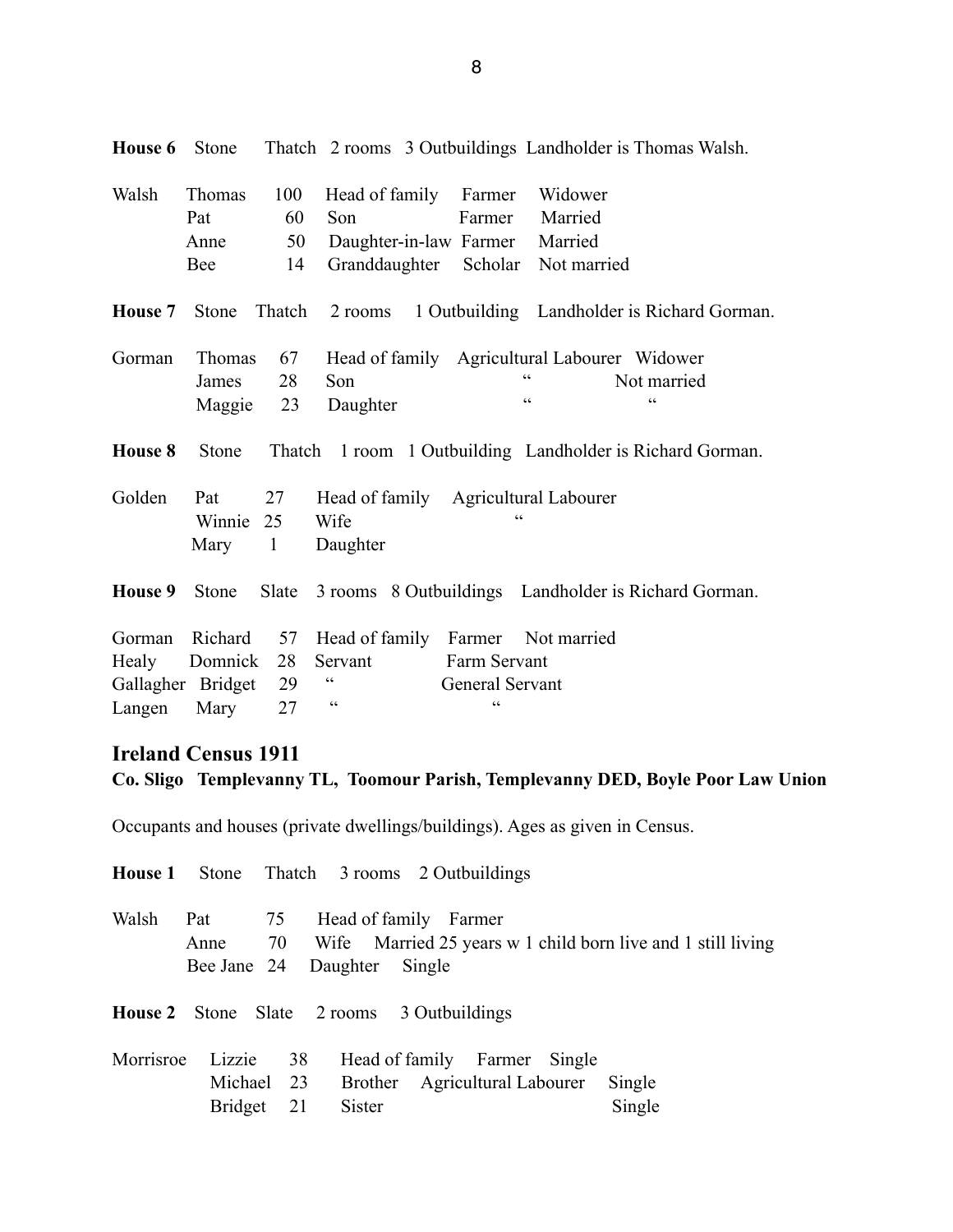| House 3   | Stone                            |                         | Slate 2 rooms 2 Outbuildings                                                                                                   |
|-----------|----------------------------------|-------------------------|--------------------------------------------------------------------------------------------------------------------------------|
| Walsh     | Michael                          | 38                      | Head of family<br>Single                                                                                                       |
|           | Mary                             | 54                      | <b>Sister</b>                                                                                                                  |
|           | Patrick                          | 40                      | Brother 'Bar man' [Hard to read]<br>Single                                                                                     |
|           | James                            | 18                      | Nephew Ag Labourer Single<br>B. in England                                                                                     |
|           | Michael                          | 23                      | Nephew                                                                                                                         |
| Cryan     | Pat                              | 46                      | Visitor<br>Married                                                                                                             |
| Cryan     | Maggie                           | 47                      | Visitor<br>Married 21 years No children.                                                                                       |
| House 4   | Stone                            | Thatch                  | 3 rooms<br>2 Outbuildings                                                                                                      |
| Soden     | James                            | 79                      | Head of family Farmer                                                                                                          |
|           | <b>Bridget</b>                   | 72                      | Wife Married 54 years                                                                                                          |
|           |                                  |                         | w 10 children born and at least 3 still living - record on original inclusive                                                  |
|           | James                            | 39                      | Single                                                                                                                         |
|           | John                             | 32                      | $\zeta$ $\zeta$                                                                                                                |
|           | Kate                             | 26                      | $\zeta$ $\zeta$                                                                                                                |
| House 5   | Stone                            | Thatch                  | 3 rooms 3 Outbuildings                                                                                                         |
| Walsh     | John                             | 57                      | Head of family Farmer                                                                                                          |
|           | Mary                             | 58                      | Wife Seamstress Married 25 years w 11 children born & 8 still living                                                           |
|           | John                             | 18<br>Son               | Scholar<br>Single                                                                                                              |
|           | <b>Bridget</b>                   | 16                      | $\boldsymbol{\varsigma}$<br>cc<br>Daughter                                                                                     |
|           | Annie                            | 14                      | $\zeta$ $\zeta$<br>$\zeta$ $\zeta$<br>Daughter                                                                                 |
|           | Maggie                           | 6                       | $\zeta$ $\zeta$<br>cc<br>Daughter                                                                                              |
|           | Mark                             | Son<br>$\overline{4}$   |                                                                                                                                |
| House 6   | Stone                            | Thatch                  | 4 Outbuildings Landholder is Richard Gorman.<br>2 rooms                                                                        |
| Morrisroe | Richard<br><b>Bridget</b>        | 42<br>34                | Head of family Agricultural Labourer<br>Seamstress Married 1 year w 2 children and 2 living<br>Wife                            |
|           | Michael<br>John                  | 8                       | Scholar<br>Son<br>Son<br>4 months                                                                                              |
| House 7   | Stone                            | Thatch                  | No outbuildings Landholder is Richard Gorman.<br>2 rooms                                                                       |
| Golden    | Pat<br>Winnie<br>Patk<br>Honoria | 39<br>38 Wife<br>8<br>6 | Head of family General Labourer<br>Married 11 years w 4 children born and 4 still living<br>Scholar<br>Son<br>Daughter Scholar |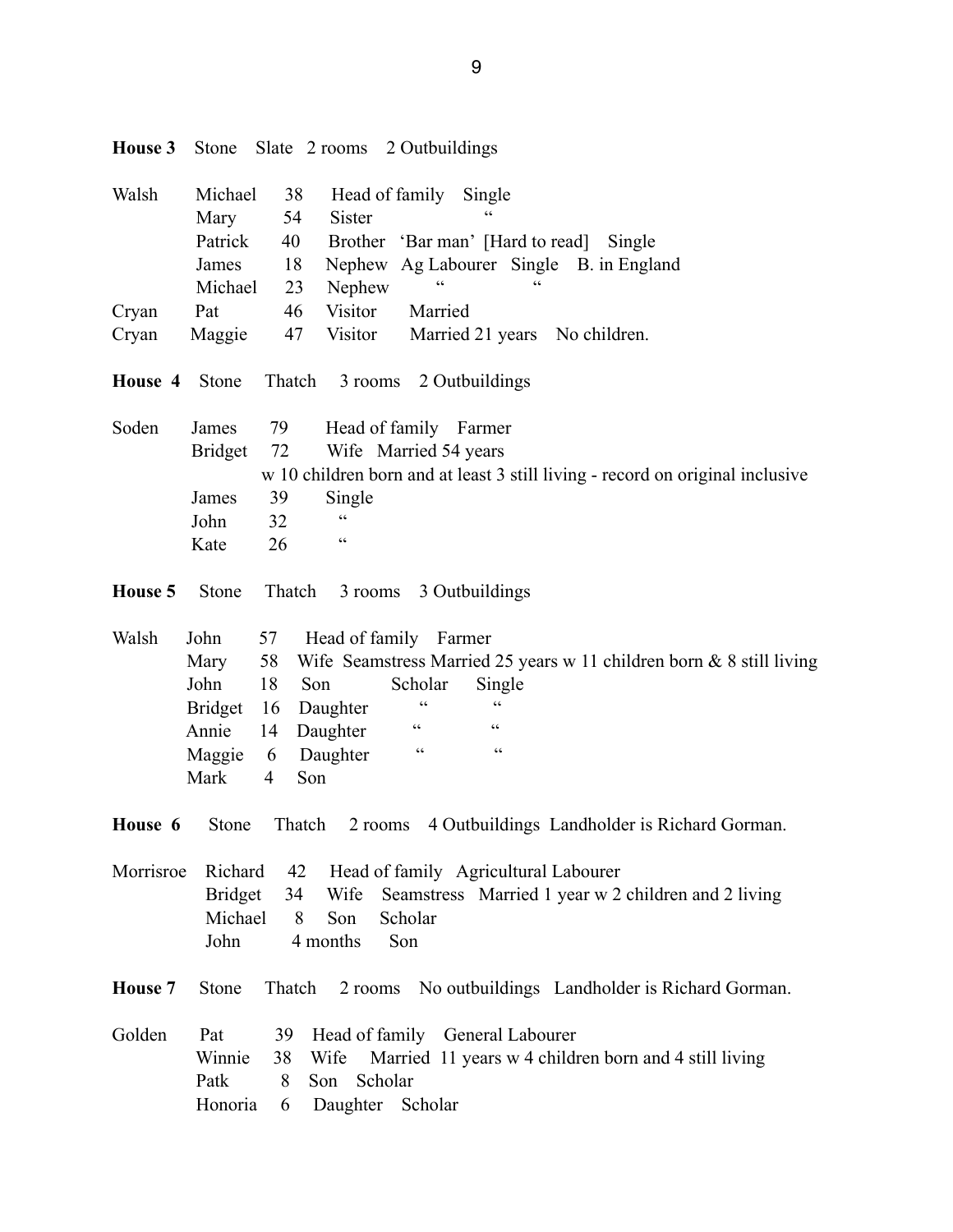| John |  | Son |
|------|--|-----|
|------|--|-----|

**House 8** Stone Thatch 2 rooms 1 Outbuilding Landholder is Richard Gorman.

|                      | Gorman James 41 Head of family Farm Labourer                     |
|----------------------|------------------------------------------------------------------|
|                      | Bridget 48 Wife Married 11 years w 3 children and 3 still living |
|                      | Michael 9 Son Scholar                                            |
| Anne Jane 8 Daughter | $\epsilon$                                                       |
| James 4 Son          |                                                                  |

**House 9** Stone Slate 10 rooms 9 Outbuildings [The big house out that way]

|             | Gorman Richard 68 Head of family Farmer Single |    |                |            |                  |  |
|-------------|------------------------------------------------|----|----------------|------------|------------------|--|
|             | Gorman Richard 19 Nephew                       |    |                |            |                  |  |
|             | Langton Michael 35 Servant Farm servant        |    |                |            |                  |  |
|             | McDonagh Bridget                               | 45 | $\overline{c}$ |            | Domestic Servant |  |
| Finna Sarah |                                                | 16 | cc             | $\epsilon$ |                  |  |

**House 10** Stone Thatch 2 rooms 1 Outbuilding

|                                     |  | Scanlon Bartley 74 Head of family Farmer |  |
|-------------------------------------|--|------------------------------------------|--|
|                                     |  | Mary 3 children born and 3 still living  |  |
| Michael 20 Son Single               |  |                                          |  |
| Reynolds Mary Kate 3 Grand daughter |  |                                          |  |

|  |  |                 |                                             | <b>House 11</b> Stone Thatch 2 rooms 2 Outbuildings |                   |  |
|--|--|-----------------|---------------------------------------------|-----------------------------------------------------|-------------------|--|
|  |  |                 | Langan John 39 Head of family Farmer Single |                                                     |                   |  |
|  |  | Annie 26 Sister |                                             |                                                     | Seamstress Single |  |

#### **What else can we know about our old parishes and townlands?**

County Sligo is long inhabited, and the folks who lived here left many reminders - like the ringforts dotting our fields. We can now learn more of these and other monuments via the Archaeological Survey of Ireland, a unit of the National Monuments Service, and its' online database base. Go to [https://www.archaeology.ie](https://www.archaeology.ie/) and look for the [Historic Environment Viewer](http://webgis.archaeology.ie/historicenvironment) - an online digital service provided by the Department of Culture, Heritage and the Gaeltacht. Tis quite a tool. The viewer is accessible on most browsers and platforms, including smart phones.

10